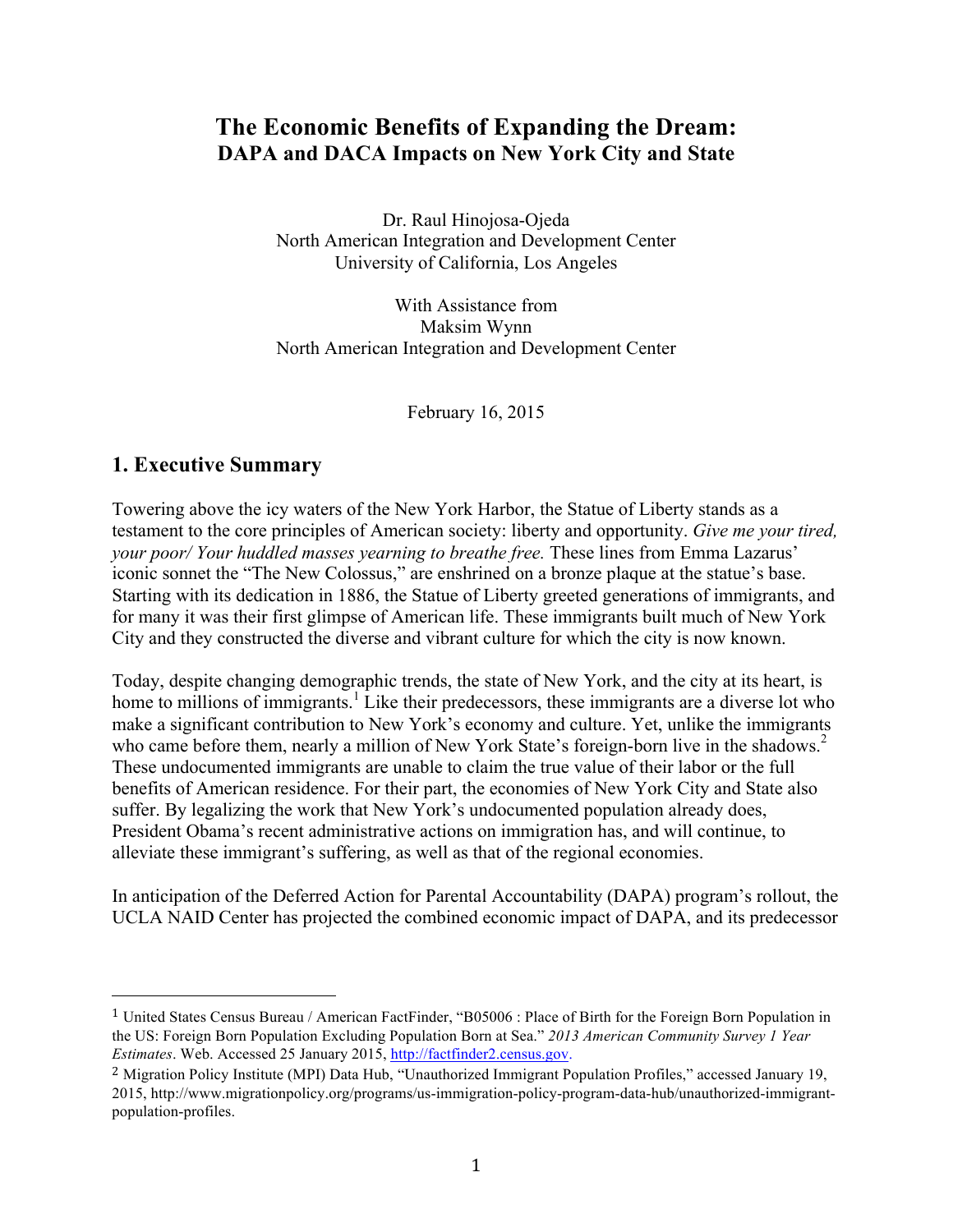Deferred Action for Childhood Arrivals (DACA), in New York City and State.<sup>3</sup> These projections are partially based upon two surveys of DACA beneficiaries conducted by the UCLA NAID Center. One of these surveys was conducted in partnership with the Coalition for Humane Immigrant Rights of Los Angeles (CHIRLA), while the other was conducted completely inhouse. The key findings of our analyses are as follows:

- 1. 338,000 undocumented immigrants will be eligible for either DACA or DAPA in the New York State, while 230,000 will be eligible in New York City.<sup>4</sup>
- 2. At full enrollment, the collective wages of these immigrants would grow by \$806 million in New York City and almost \$1.2 billion statewide. Legalizing the work these immigrants do would formalize the value they already add to the economy: more than \$12.1 billion in GDP in New York City and \$17.8 billion in New York State.
- 3. The wage growth of undocumented DACA and DAPA beneficiaries in New York State would generate more than \$812 million in total new tax revenue (personal, sales and business). In New York City, DACA and DAPA related wage growth will generate more than \$553 million in new tax revenue (personal, sales and business).
- 4. This wage growth would also support the creation of more than 27,800 jobs in New York State and 18,900 jobs in New York City (including direct, indirect and induced employment).

This report is the fourth in a series of reports whose releases are timed to coincide with the White House's "States in the DACA/DAPA Spotlight" campaign, which will continue over the next 4 months in key states across the country.<sup>5</sup> The UCLA NAID Center is releasing reports on all these key states in order to better inform local leaders and the general public on the significant economic benefits of fully implementing Presidents Obama's DAPA/DACA Executive Actions. These reports will also combat the ill-informed legal and policy challenges to these much needed initiatives through the provision of solid economic evidence.

# **2. The Economic Impact of DAPA and DACA**

On November 20th, 2014, the Obama Administration took executive action on immigration reform and initiated the DAPA program. The administration's bold action ignited a firestorm of partisan sniping. Republican's in congress have proposed repealing the temporary legal status offered by DACA and DAPA, and have threatened to withhold the Department of Homeland

<sup>&</sup>lt;sup>3</sup> In this report we have analyzed four of the five counties that make up New York City. Richmond County, home to Staten Island, has far fewer foreign-born than do the other four counties. We did not include Staten Island's undocumented population in any of our calculations. For the remainder of this report, New York City refers to its four largest counties: New York, Kings, Queens and Bronx counties. Because of this our economic impact projections are slightly lower than what the actual impacts will be,

MPI, "Population Profiles."

<sup>5</sup> Read the rest of the reports here: http://www.naid.ucla.edu/publications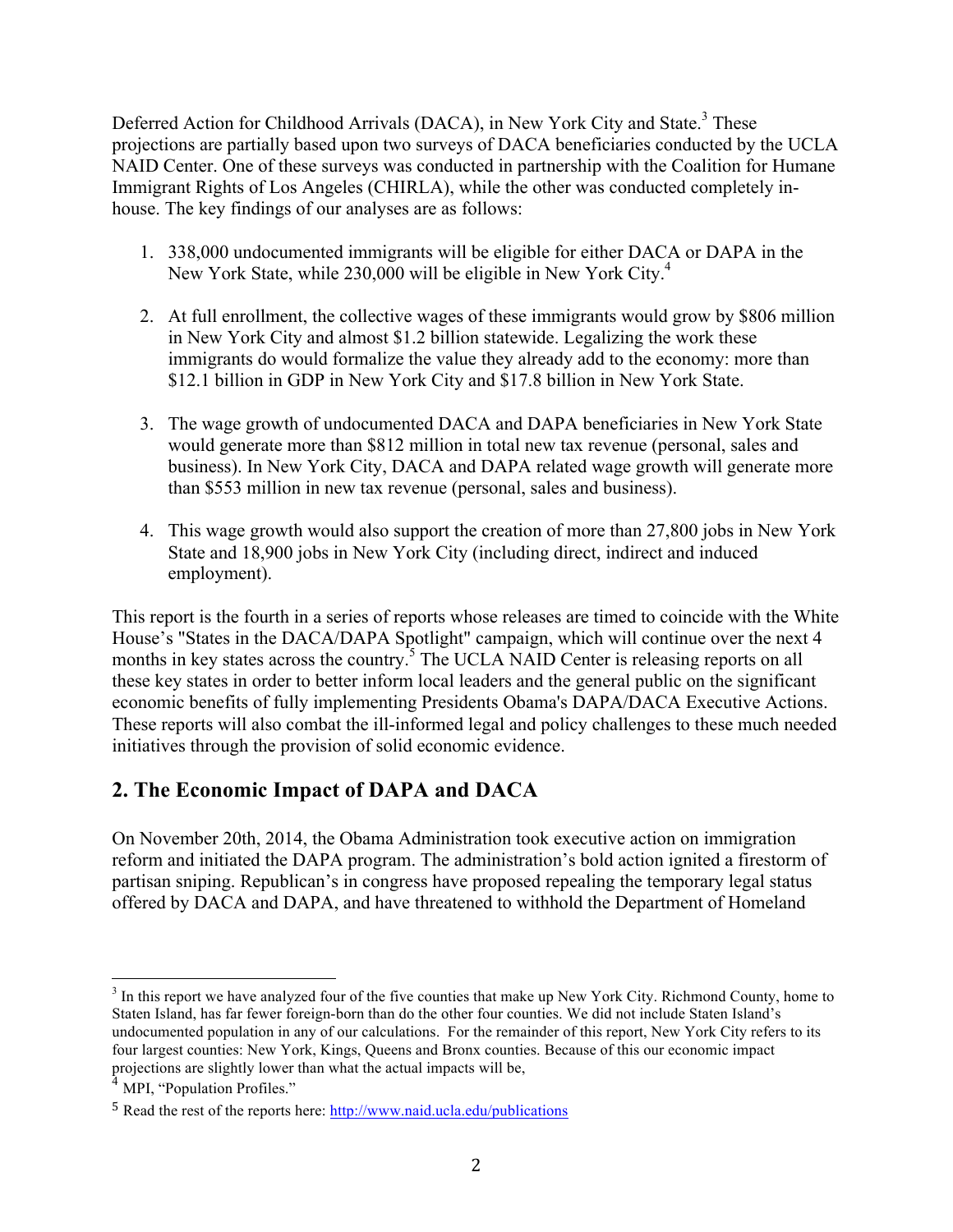Security's funding.<sup>6</sup> Meanwhile, a coalition of Republican governors, led by the governor-elect of Texas and current state Attorney General, Greg Abbot have filed a lawsuit seeking to block the implementation of DAPA. Abbott has claimed that DAPA's predecessor; DACA, has harmed the State of Texas' economy, and that this provides his suit with legal standing.<sup>7</sup> In Texas, these claims are demonstrably false at the state and local level. $8$  As our weekly reports show, these claims are equally false in other states and at the national level.

|--|

**Valued Added by Undocumented Population**

|                                        | <b>New York City</b> | <b>New York State</b> | <b>United States</b> |
|----------------------------------------|----------------------|-----------------------|----------------------|
| <b>DAPA and DACA Combined</b>          |                      |                       |                      |
| <b>Potentially Eligible Population</b> | 230,000              | 338,000               | 5,201,000            |
| Formalized Value Added (\$Millions)    | \$12.153             | \$17,860              | \$274,821            |
| <b>All Undocumented</b>                |                      |                       |                      |
| Population (Over 16 Years Old)         | 593,000              | 821.000               | 10,513,000           |
| Formalized Value Added (\$Millions)    | \$31,334             | \$43,382              | \$555,507            |

Source: Analysis by the UCLA NAID Center based on data from MPI's "Unauthorized Immigrant Population Profiles."

#### **Table 2**

#### **Economic Impact of DACA and DAPA in New York State**

|                                            | <b>State of New York</b> |
|--------------------------------------------|--------------------------|
| <b>Potentially Eligible Applicants</b>     | 338,000                  |
| Labor Income Increase (Millions \$)        | \$1,184                  |
| Total New Tax Revenue (Millions \$)        | \$812                    |
| <b>Personal Taxes</b>                      | \$193                    |
| <b>Business Taxes</b>                      | \$345                    |
| <b>Sales Taxes</b>                         | \$274                    |
| <b>Total Employment Growth (Thousands)</b> | 27.8                     |
| Direct Employment Gain                     | 15.3                     |
| Indirect Employment Gain                   | 5.6                      |
| Induced Employment Gain                    | 6.8                      |
|                                            |                          |

 <sup>6</sup> Ed O'Keefe, "House votes to block Obama's immigration actions – but exposes new GOP Divisions" *The Washington Post: Post Politics blog, January 14<sup>th</sup>, 2015, accessed January 19<sup>th</sup>, 2015,* http://www.washingtonpost.com/blogs/post-politics/wp/2015/01/14/house-votes-to-block-obamas-immigration-

actions-but-exposes-new-gop-divisions/

 $\frac{7}{7}$  Meet the Press, "Meet the Press Transcript – December  $7<sup>th</sup>$ , 2014" *NBC News*, Accessed January 19<sup>th</sup>, 2015, http://www.nbcnews.com/meet-the-press/meet-press-transcript-december-7-2014-n263416

<sup>8</sup> See earlier NAID Center Report on DACA and DAPA in Texas:

http://www.naid.ucla.edu/uploads/4/2/1/9/4219226/tx\_final\_v1.pdf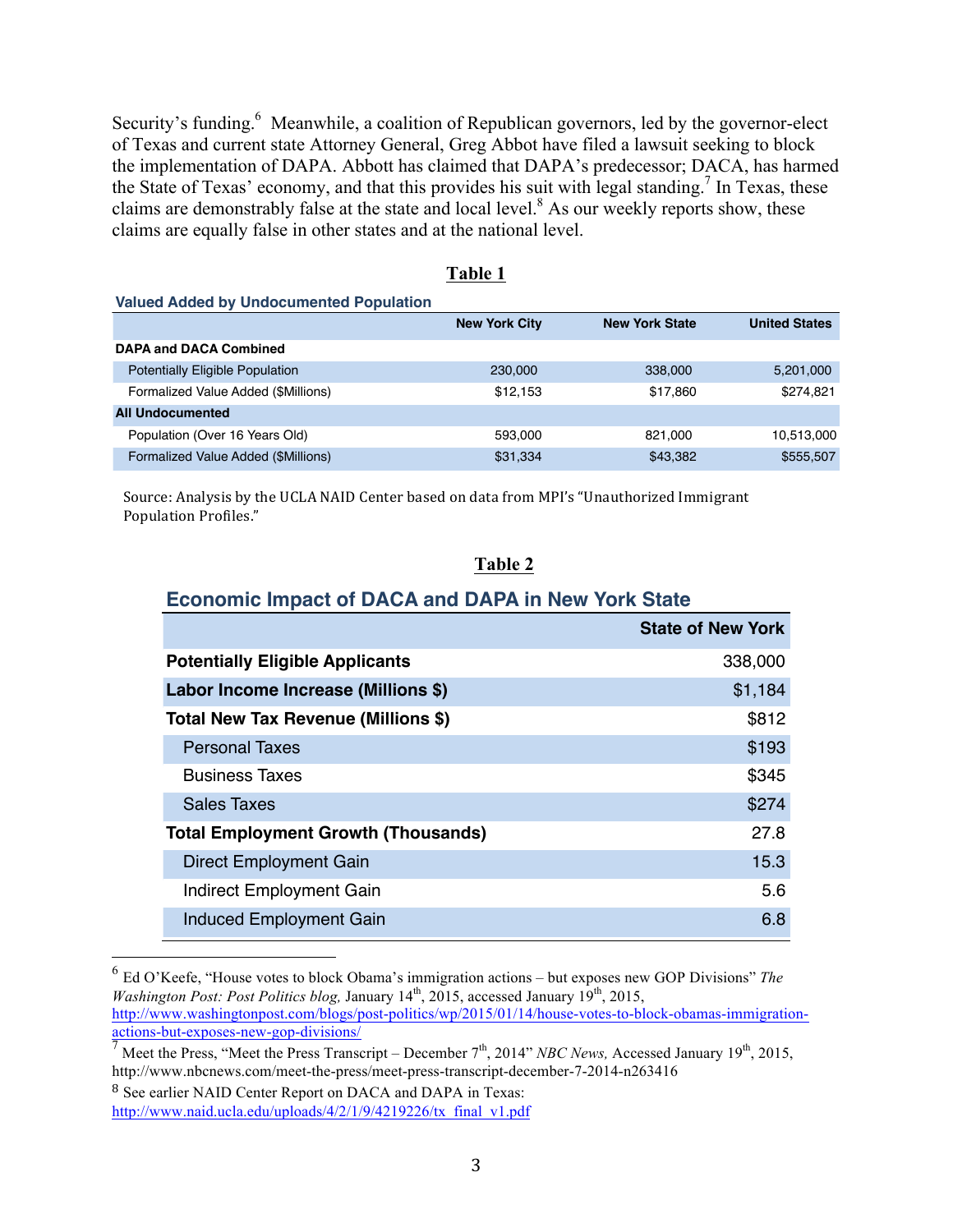Source: Analysis by the UCLA NAID Center based on data from MPI's "Unauthorized Immigrant Population Profiles"

Administrative action in New York has had, and will continue to have, a positive affect on the state's economy. There are 821,000 undocumented immigrants in New York State, of which 338,000 will be eligible for either DACA or DAPA.<sup>9</sup> At full enrollment these programs will impact the state economy in the following ways:

- DACA and DAPA beneficiaries will experience collective wage growth of more than \$1.18 billion.
- This wage growth would bring in more than \$812 million dollars in new business, personal and sales tax revenue.
- These increased earnings would also directly generate almost 15,300 new jobs.
- The resulting increase in indirect employment---which is a change in employment in one industry being caused by a change in another, as a result of interaction between the two-- would account for more than 5,600 new jobs.
- Induced employment---which is a change in employment based on changes in household spending---would increase by almost 6,800 jobs.
- In all we estimate that the increase in labor income would generate more than 27,800 new jobs.

#### **Table 3**

## **Economic Impact of DACA and DAPA in New York City**

|                                            | <b>New York City</b> |
|--------------------------------------------|----------------------|
| <b>Potentially Eligible Applicants</b>     | 230,000              |
| Labor Income Increase (Millions \$)        | \$806                |
| Total New Tax Revenue (Millions \$)        | \$553                |
| <b>Personal Taxes</b>                      | \$131                |
| <b>Business Taxes</b>                      | \$235                |
| <b>Sales Taxes</b>                         | \$186                |
| <b>Total Employment Growth (Thousands)</b> | 18.9                 |
| Direct Employment Gain                     | 10.4                 |
| <b>Indirect Employment Gain</b>            | 3.8                  |
| <b>Induced Employment Gain</b>             | 4.6                  |

Source: Analysis by the UCLA NAID Center based on data from MPI's "Unauthorized Immigrant Population Profiles."

<sup>&</sup>lt;sup>9</sup> MPI, "Population Profiles."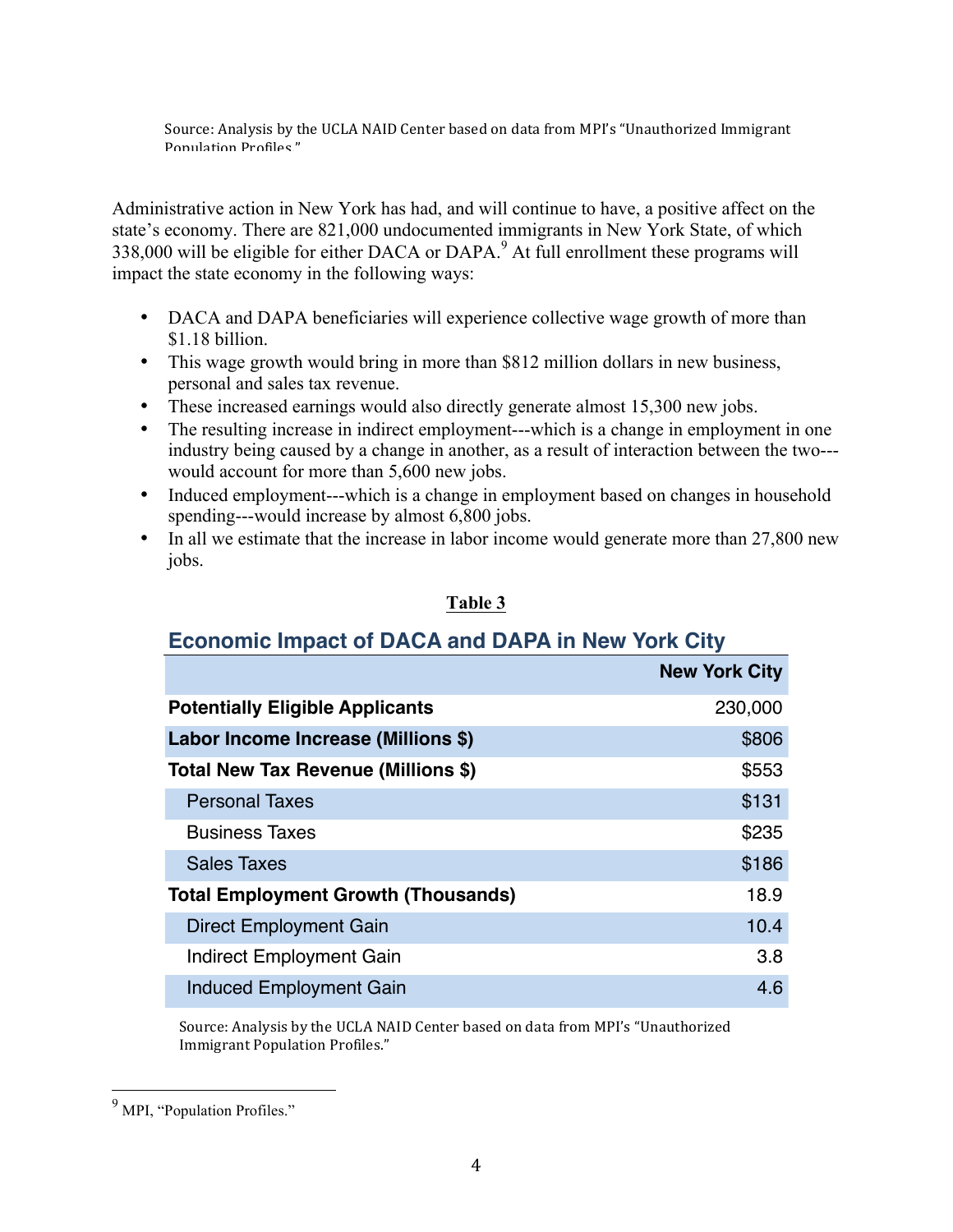There are roughly 593,000 undocumented immigrants in New York City, of which 230,000 will be eligible for either DACA or DAPA. At full enrollment these programs will impact the city's economy in the following ways:

- DACA and DAPA beneficiaries will experience collective wage growth of more than \$806 million.
- This wage growth would bring in more than \$553 million dollars in new business, personal and sales tax revenue.
- These increased earnings would also directly generate almost 10,400 new jobs.
- It would also account for more than 3,800 new indirect jobs.
- As well as 4,600 new induced jobs.
- In all we estimate that the increase in labor income would generate more than 18,900 new jobs.

### **Table 4**

# **Economic Impact of DACA and DAPA Nationally**

|                                            | <b>United States</b> |
|--------------------------------------------|----------------------|
| <b>Potentially Eligible Applicants</b>     | 5,201,000            |
| Labor Income Increase (Millions \$)        | \$18,219             |
| Total New Tax Revenue (Millions \$)        | \$12,497             |
| <b>Personal Taxes</b>                      | \$2,970              |
| <b>Business Taxes</b>                      | \$5,313              |
| <b>Sales Taxes</b>                         | \$4,214              |
| <b>Total Employment Growth (Thousands)</b> | 427.6                |
| Direct Employment Gain                     | 236.1                |
| Indirect Employment Gain                   | 86.6                 |
| <b>Induced Employment Gain</b>             | 104.9                |

Source: Analysis by the UCLA NAID Center based on data from MPI's "Unauthorized Immigrant Population Profiles."

Nationally, the impacts of DACA and DAPA are striking. The 5.2 million potential applicants would experience a collective wage increase of over \$18.2 billion dollars, which would generate just under \$12.5 billion in new taxes and more than 427,000 new jobs.

# **3. Economic Impact of DACA and DAPA by Country of Origin**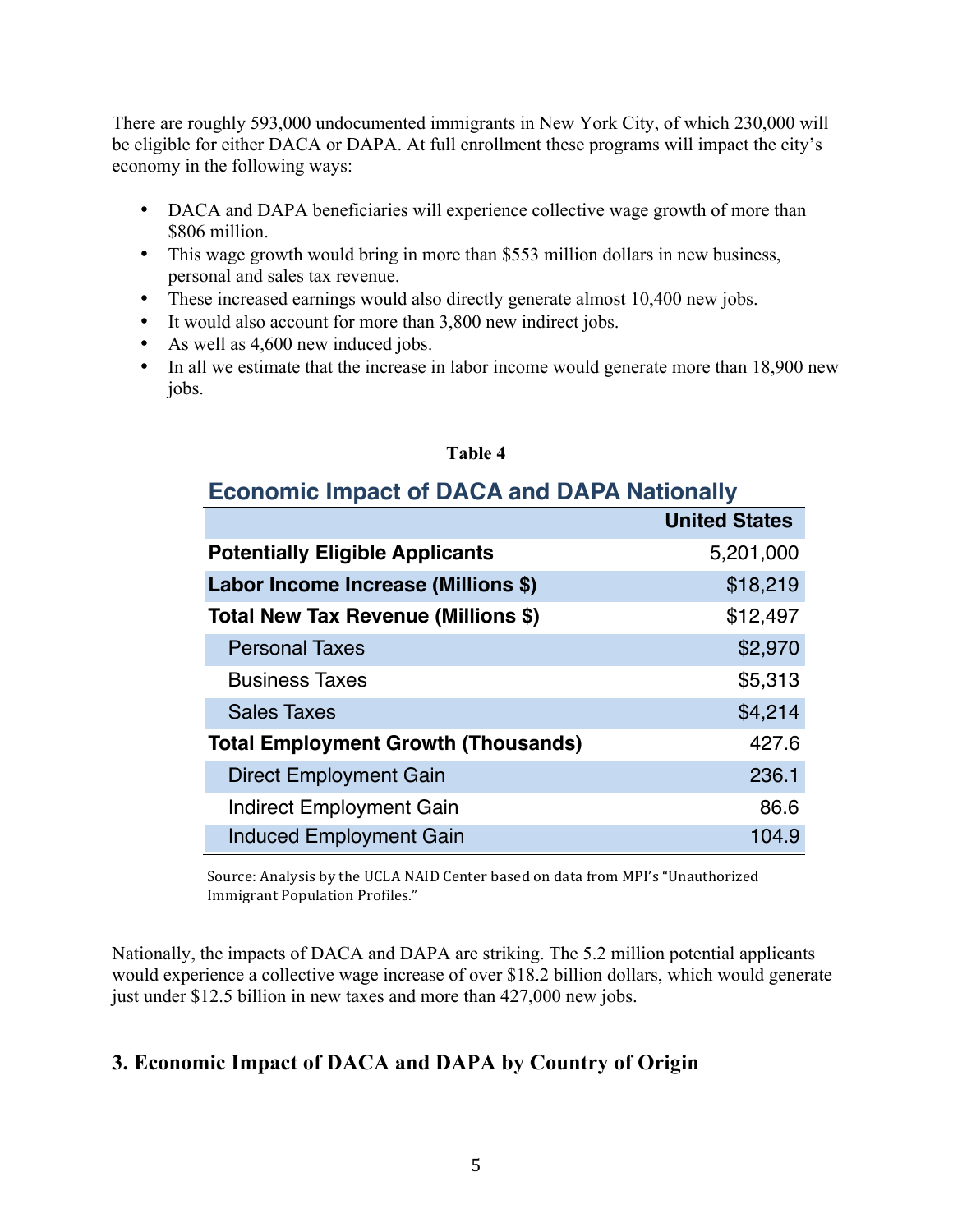The cohort of undocumented immigrants eligible for DACA and DAPA are not a monolith. They come from many different nations, each of which has a unique set of migratory patterns. The result is that while immigrants of Mexican origin constitute a plurality in most cities' undocumented populations, each of these populations has a unique composition. Because of this, the economic impact of DACA and DAPA is dispersed among national communities differently in different places. It is important to accurately describe the national origin of the potentially eligible population in order to adequately prepare for the challenges posed by the DAPA rollout, and to predict the regional economic impact of DACA and DAPA.

This is especially important in New York City and State, both of which have particularly diverse undocumented populations. Despite being home to the country's third largest undocumented population, no nationality in New York State constitutes more than 22.5% of the total undocumented population. Accounting for this diversity must be a crucial component of the effort to push DACA and DAPA towards full enrollment. The need for such an effort is clear: There is a direct correlation between the degree to which DACA and DAPA positively impacts the region's economies and the percentage of eligible applicants who enroll in the programs.

| ECONOMIC IMPACT OF DAVA AND DAFA TOF UNQUUITENTED MEXICANS |                      |                       |                      |
|------------------------------------------------------------|----------------------|-----------------------|----------------------|
|                                                            | <b>New York City</b> | <b>New York State</b> | <b>United States</b> |
| <b>Potentially Eligible Applicants</b>                     | 51,441               | 74,337                | 3,016,699            |
| Labor Income Increase (Millions \$)                        | \$180                | \$260                 | \$10,567             |
| Total New Tax Revenue (Millions \$)                        | \$124                | \$179                 | \$7,249              |
| <b>Personal Taxes</b>                                      | \$29                 | \$42                  | \$1,723              |
| <b>Business Taxes</b>                                      | \$53                 | \$76                  | \$3,082              |
| <b>Sales Taxes</b>                                         | \$42                 | \$60                  | \$2,444              |
| <b>Total Employment Growth (Thousands)</b>                 | 4.2                  | 6.1                   | 248.0                |
| <b>Direct Employment Gain</b>                              | 2.3                  | 3.4                   | 136.9                |
| <b>Indirect Employment Gain</b>                            | 0.9                  | 1.2                   | 50.2                 |
| <b>Induced Employment Gain</b>                             | 1.0                  | 1.5                   | 60.8                 |

#### **Table 5**

## **Economic Impact of DACA and DAPA for Undocumented Mexicans**

Source: Analysis by the UCLA NAID Center based on data from MPI's "Unauthorized Immigrant Population Profiles."

Mexicans in the State of New York, like in most other states, constitute the largest segment of the undocumented population. However, Mexicans in New York constitute a much smaller share of the total undocumented population than they do elsewhere. Undocumented Mexican's account for just under 22% of the undocumented population in New York State and just over 22% in New York City. This is much smaller than the Mexican undocumented population that we have observed in the other states we have analyzed so far. In California; Mexican undocumented accounted for 71% of the total undocumented population, in Texas; Mexican undocumented accounted for 80% and in Illinois; Mexican undocumented accounted for 73%.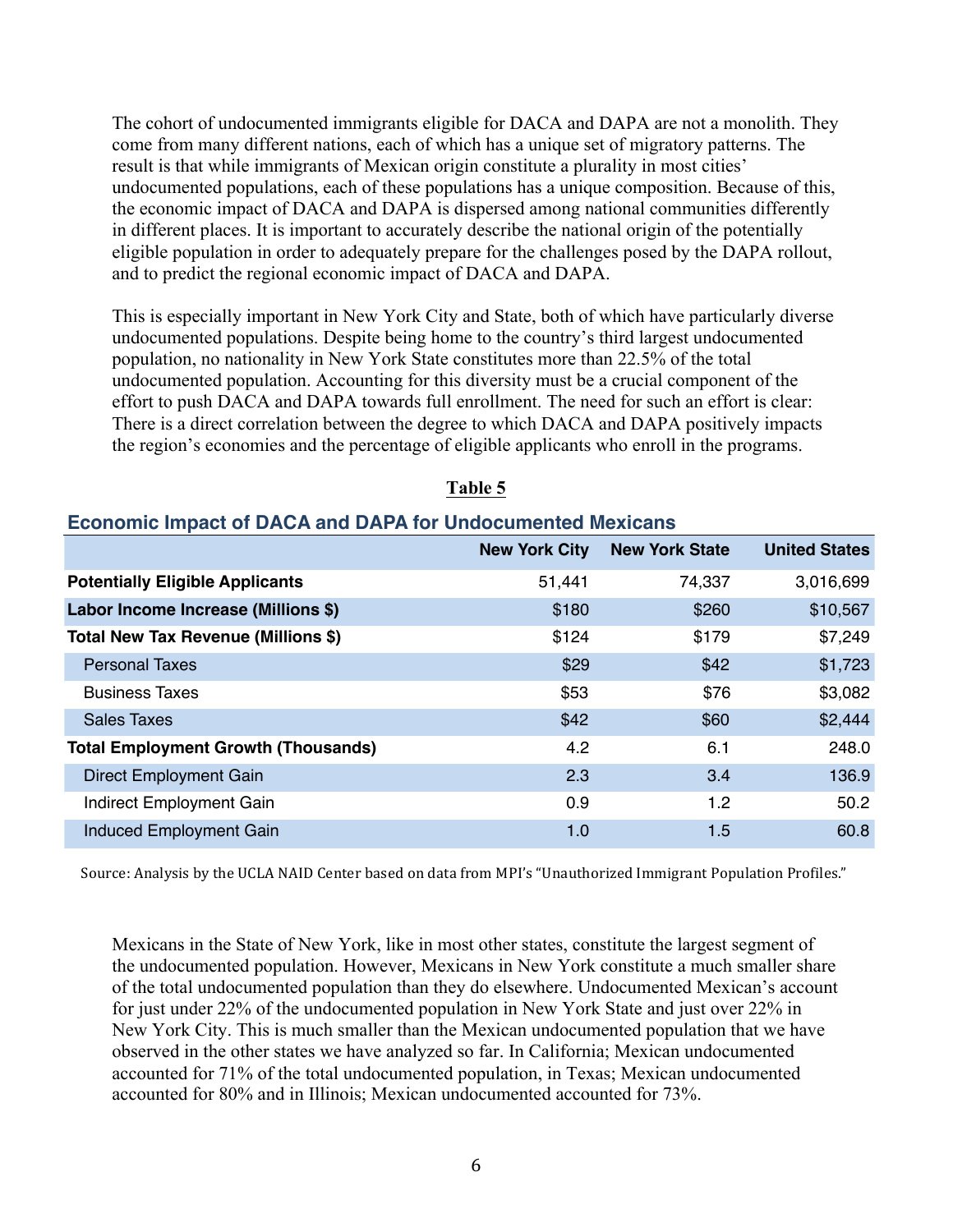More than 51,000 undocumented Mexicans will be eligible for either DACA or DAPA in New York City, while more than 74,000 will be eligible statewide. In the US as a whole, more than 3,016,000 undocumented Mexicans will be eligible for one of the two programs. At full enrollment, this population would:

- Experience a collective labor income increase of \$180 million in New York City, \$260 million in New York State and \$10.5 billion nationwide.
- This wage growth would bring in \$124 million in new personal, business and sales tax revenue in New York City, \$179 million in New York State and and \$7.2 billion nationwide.
- This wage growth would also create 4,200 new direct, indirect and induced jobs in New York City, 6,100 jobs in New York State, and 248,000 jobs nationwide.

|                                            | <b>New York City</b> | <b>New York State</b> | <b>United States</b> |  |
|--------------------------------------------|----------------------|-----------------------|----------------------|--|
| <b>Potentially Eligible Applicants</b>     | 21,363               | 29,812                | 84,103               |  |
| Labor Income Increase (Millions \$)        | \$75                 | \$104                 | \$295                |  |
| Total New Tax Revenue (Millions \$)        | \$51                 | \$72                  | \$202                |  |
| <b>Personal Taxes</b>                      | \$12                 | \$17                  | \$48                 |  |
| <b>Business Taxes</b>                      | \$22                 | \$30                  | \$86                 |  |
| <b>Sales Taxes</b>                         | \$17                 | \$24                  | \$68                 |  |
| <b>Total Employment Growth (Thousands)</b> | 1.8                  | 2.5                   | 6.9                  |  |
| <b>Direct Employment Gain</b>              | 1.0                  | 1.4                   | 3.8                  |  |
| Indirect Employment Gain                   | 0.4                  | 0.5                   | 1.4                  |  |
| <b>Induced Employment Gain</b>             | 0.4                  | 0.6                   | 1.7                  |  |

#### **Table 6**

# **Economic Impact of DACA and DAPA for Undocumented Ecuadorians**

Source: Analysis by the UCLA NAID Center based on data from MPI's "Unauthorized Immigrant Population Profiles" and MPI's "Ecuador: From Mass Migration to Return Migration"

Ecuadorians are the second largest undocumented population in New York City and State, and they account for close to 9% of both geographies' undocumented populations. They are also the only national group, aside from Mexicans, that are among the five largest undocumented populations in each of the four New York City counties analyzed in this report.<sup>10</sup> More than 21,000 undocumented Ecuadorians will be eligible for DACA or DAPA in New York City and just fewer than 30,000 will be eligible statewide.

Unlike in most other states, undocumented immigrants from Ecuador make up the second largest segment of the undocumented population. However, this segment is still a relatively small one. If

 

<sup>10</sup> MPI, "Population Profiles."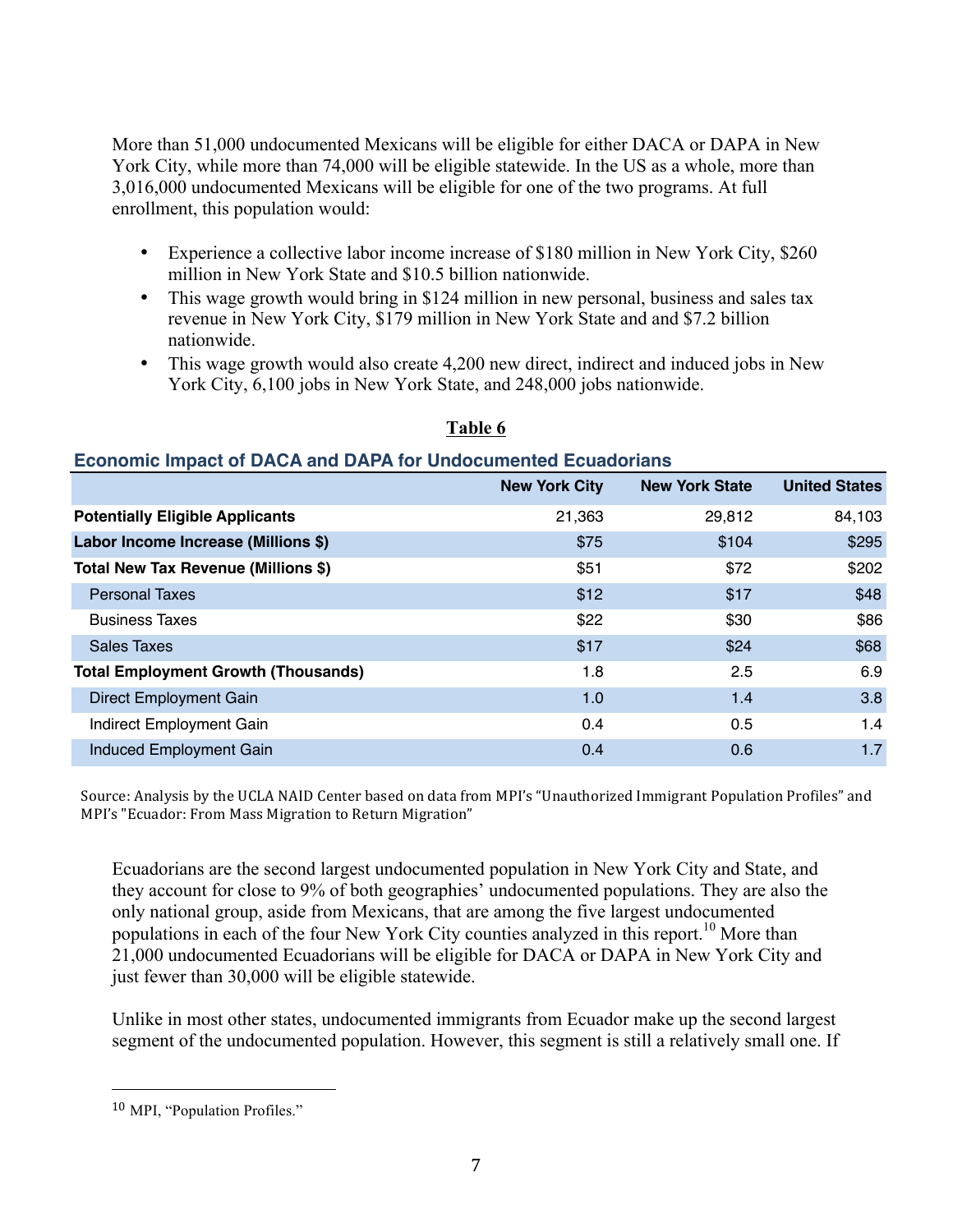all eligible undocumented Ecuadorians were to enroll in one of these two programs, they would:

- Experience a collective labor income increase of \$75 million in New York City, \$104 million in New York State and \$295 million nationwide.
- This wage growth in New York City would bring in \$51 million in new personal, business and sales tax revenue, in New York State it would bring in \$72 million and nationwide it would bring in \$295 million.
- This wage growth would also create 1,800 new direct, indirect and induced jobs in New York City, 2,500 jobs in New York State, and 6,900 jobs nationwide.

#### **Table 7**

## **Economic Impact of DACA and DAPA for Undocumented Chinese**

|                                            | <b>New York City</b> | <b>New York State</b> |
|--------------------------------------------|----------------------|-----------------------|
| <b>Potentially Eligible Applicants</b>     | 16,735               | 26,715                |
| Labor Income Increase (Millions \$)        | \$59                 | \$94                  |
| Total New Tax Revenue (Millions \$)        | \$40                 | \$64                  |
| <b>Personal Taxes</b>                      | \$10                 | \$15                  |
| <b>Business Taxes</b>                      | \$17                 | \$27                  |
| <b>Sales Taxes</b>                         | \$14                 | \$22                  |
| <b>Total Employment Growth (Thousands)</b> | 1.4                  | 2.2                   |
| <b>Direct Employment Gain</b>              | 0.8                  | 1.2                   |
| Indirect Employment Gain                   | 0.3                  | 0.4                   |
| <b>Induced Employment Gain</b>             | 0.3                  | 0.5                   |

Immigrants from China make up a significant segment of the undocumented population in New York City and State. However, unlike undocumented immigrants from Mexico and Ecuador, there are very few Chinese immigrants in the Bronx. In fact, they are not among the five largest undocumented populations in the Bronx County.<sup>11</sup> Undocumented Chinese immigrants are concentrated in Brooklyn and in Queens, with a smaller yet still significant presence in Manhattan.<sup>12</sup> In New York City, more than 16,700 undocumented Chinese immigrants will be eligible for either DACA or DAPA, while more than 26,700 will be eligible statewide. If all eligible undocumented Chinese immigrants were to enroll in one of these two programs, they would:

<sup>&</sup>lt;sup>11</sup> Because we based our economic impact by national origin projections on the MPI Data Hub's demographic data, and because this data is only available for the five largest undocumented populations in each county, we did not include the Bronx's undocumented Chinese immigrants in our calculations. As a result these figures should be considered a baseline estimate. The actual number of DACA or DAPA eligible immigrants is likely to be higher, and subsequently the economic impact of DACA and DAPA for undocumented Chinese immigrants will also likely be greater than what is suggested in this report.<br><sup>12</sup> MPI, "Population Profiles."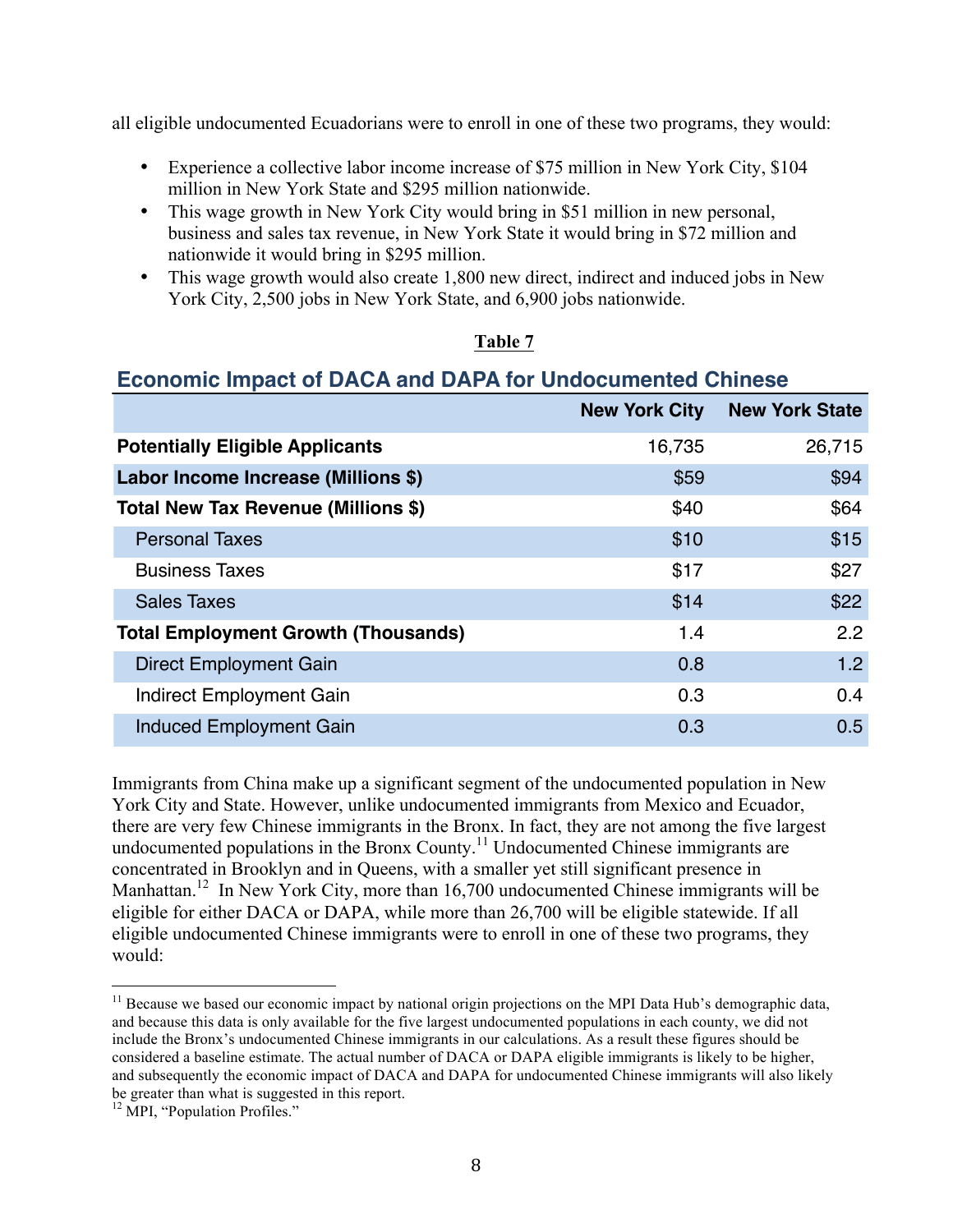- Experience a collective labor income increase of \$59 million in New York City and \$94 million in New York State.
- This wage growth in New York City would bring in \$40 million in new personal, business and sales tax revenue, while in New York State it would bring in \$64 million
- This wage growth would also create 1,400 new direct, indirect and induced jobs in New York City and 2,200 jobs direct, indirect and induced jobs in New York State.

# **4. Methodology**

Our projections for the economic impact of DACA and DAPA are based on a methodological tool known as input output modeling (IMPLAN).<sup>13</sup> IMPLAN allows us to analyze the short-term impact of a labor market policy shift---such as the work permits granted by DACA and DAPA-- within the current structure of the economy. It therefor allows us to quantify the labor income, tax contributions and productivity of undocumented immigrants and to illustrate the economic impact of formalizing their role in the economy. In addition, we can map the relationship between variables and observe how a change in one variable affects the others.

As new data has become available, this aspect of the IMPLAN model has allowed us to fluidly adjust our projections in a couple of important ways:

- 1. The Migration Policy Institute (MPI) has recently published a detailed county-by-county and state-by-state profile of the undocumented population in the US. Included in this data set are their estimates of the DACA and DAPA eligible population for each of these geographic units. We have revised our economic impact projections based on these new population estimates.
- 2. Two recent surveys of DACA beneficiaries conducted by the NAID Center--one of which was conducted in collaboration with CHIRLA using application data from their DACA clinic---have presented new data on the wage impact of DACA in Los Angeles County. Using IMPLAN modeling we were able to observe how changes in predicted wage growth has impacted projected tax revenue and job creation.

Researchers at the NAID Center conducted these two surveys using a unique methodology for each. One was conducted in partnership with CHIRLA and used data collected by their DACA clinic. Staff and volunteers at CHIRLA assisted DACA beneficiaries with the renewal process and collected data from the I-821 and I-765 forms that they submitted to USCIS; the agency tasked with processing DACA applications. This data included renewal applicants' income before and after becoming DACA beneficiaries. Because this clinic is located in LA County the

 <sup>13</sup> For more information on our methodology, specify as it relates to IMPLAN, see the NAID Center Report, *From the Shadows to the Mainstream: Estimating the Economic Impact of Presidential Administrative Action and Comprehensive Immigration Reform.* Download it here:

http://www.naid.ucla.edu/uploads/4/2/1/9/4219226/ucla\_naid\_center\_report\_estimating the economic impact of presidential administrative action and comprehensive immigration refor m.pdf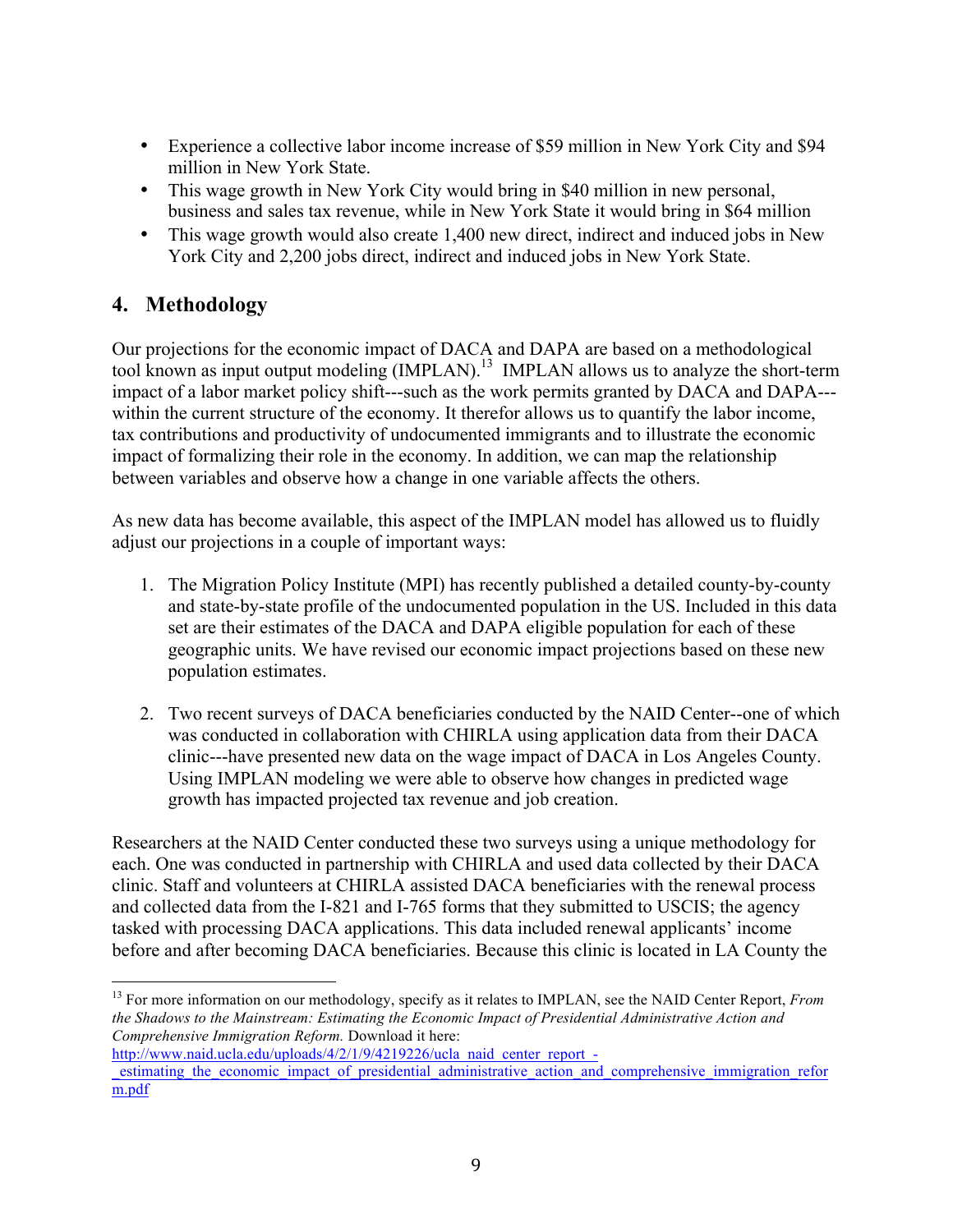vast majority of respondents also resided in the county.

The NAID Center analyzed the wage information provided by 308 respondents, dividing this cohort into those that had reported an income before applying to DACA and those who had not. We then independently calculated the wage growth of the total cohort, as well as those who had an income before and after being granted DACA.

The other survey conducted by the NAID center leveraged existing grassroots "DREAMER" networks in order to provide a nationwide snapshot of DACA beneficiaries. This survey was conducted online and quantified DACA's impact on respondents' finances, insurance coverage, employment, access to credit and education among other topics. In total, we polled 216 respondents. We again divided this cohort into those had employment before and after DACA, and those that did not, before calculating the wage growth of the total cohort as well as the cohort who were employed before and after becoming a DACA beneficiary.

The White House Council of Economic Advisors (CEA) has recently published their estimates for the economic effects of executive action on immigration.<sup>14</sup> Like the NAID Center's report on the same topic,<sup>15</sup> the CEA believes DAPA will have a positive macro-economic impact, as well as a positive affect on the wages of both foreign-born and native-born workers.

Both the NAID Center and CEA relied on the work of Kossoudji and Cobb-Clark who, by studying the impact of IRCA on its beneficiaries, estimate that those affected experience a six to ten percent increase in wages on average. The NAID Center report then projected how this wage growth influenced tax revenue and job creation (for more info see: *From the Shadows to the Mainstream*). However, the surveys conducted by the NAID center suggest that DACA has had a much stronger impact on wages than Kossoudji and Cobb-Clark had observed in IRCA's aftermath. This presents an important avenue for future research and suggests that both the CEA and NAID Center reports may have underestimated the potential economic impact of DACA and DAPA.

# **5. UCLA NAID Center Survey Results**

 

The results of our surveys have revealed a number of interesting trends regarding the impact of DACA on the finances of its beneficiaries.

<sup>14</sup> Executive Office of the President of the United States, Council of Economic Advisors, *The Economic Effects of Administrative Action on Immigration.* (Washington D.C.: 2014)

http://www.whitehouse.gov/sites/default/files/docs/cea\_2014\_economic\_effects\_of\_immigration\_executive\_action.p df (accessed January 19, 2013).

<sup>15</sup> Raul Hinojosa with Maksim Wynn, *From the Shadows to the Mainstream: Estimating the Economic Impact of Presidential Administrative Action and Comprehensive Immigration Reform,* (Los Angeles, CA: North American Integration and Development Center, UCLA, November, 2014)

http://www.naid.ucla.edu/uploads/4/2/1/9/4219226/ucla\_naid\_center\_report\_-

\_estimating\_the\_economic\_impact\_of\_presidential\_administrative\_action\_and\_comprehensive\_immigration\_refor m.pdf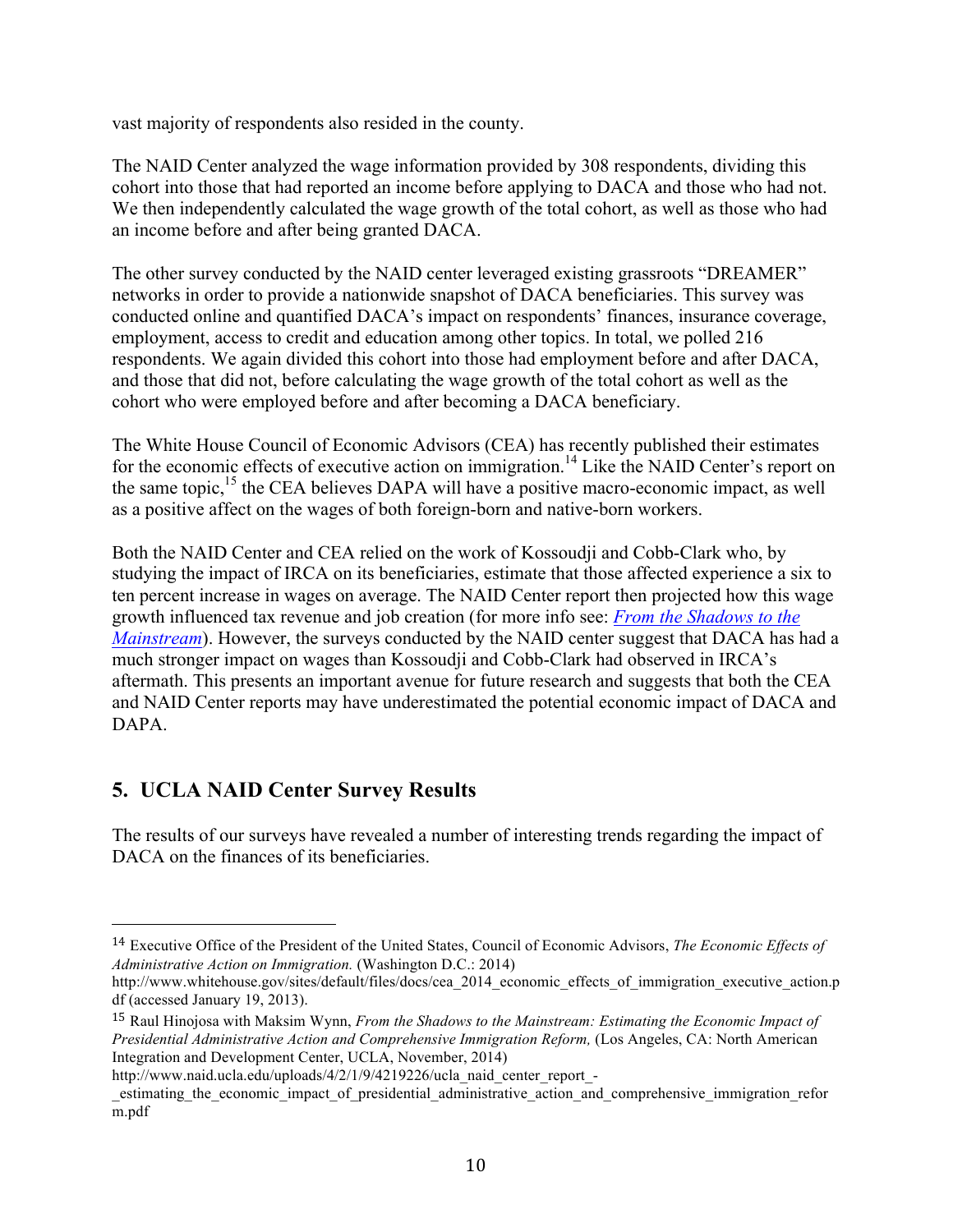- 1. In both surveys, the average wage growth reported by the cohort that had an income before and after DACA was near 75%. This is roughly ten times the wage growth that Kossoudji and Cobb-Clark had observed.<sup>16</sup>
- 2. In the CHIRLA/NAID survey, the cohort that had an income before and after DACA experienced almost the same average income growth as did the cohort comprised of all respondents: \$7,980 and \$7,949 respectively.
- 3. In the online NAID survey the wage growth of both cohorts was also just above 75%. The cohort with an income before and after DACA experienced an average wage growth of 76.6%, while all respondents experienced an average income increase of 82.6%.

#### **Table 8**

#### **The Impact of DACA on Beneficiaries' Income (NAID/CHIRLA)**

|                                   | <b>All Respondents</b> | <b>Only Respondents With Income Before</b><br>and After DACA |
|-----------------------------------|------------------------|--------------------------------------------------------------|
| <b>Average Income Before DACA</b> | \$4,493                | \$10,561                                                     |
| <b>Average Income After DACA</b>  | \$12,442               | \$18,542                                                     |
| Average Income Increase           | \$7,949                | \$7,980                                                      |
| Percentage Increase in Income     | 176.9%                 | 75.6%                                                        |

#### **Table 9**

 

<sup>16</sup> Sherrie A. Kossoudji and Deborah A. Cobb*‐*Clark, "Coming out of the Shadows: Learning about Legal Status and Wages from the Legalized Population," *Journal of Labor Economics* 20, no. 3 (July 2002): 598–628, doi:10.1086/339611.